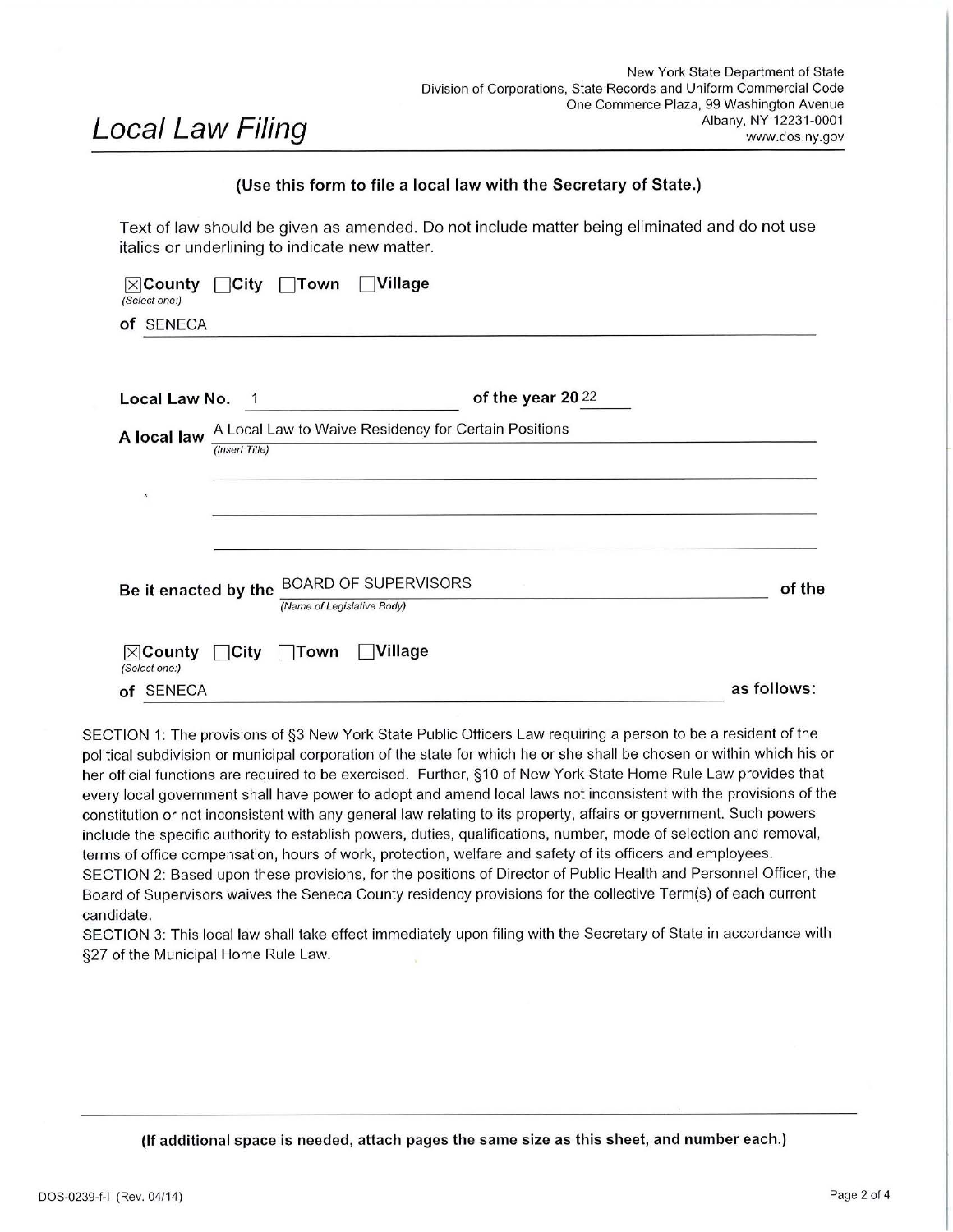### (Complete the certification in the paragraph that applies to the filing of this local law and strike out that which is not applicable.)

| 1. (Final adoption by local legislative body only.)<br>the (County)(Gity)(Town)(Village) of SENECA                                                                                                                                                                                 |     | was duly passed by the           |
|------------------------------------------------------------------------------------------------------------------------------------------------------------------------------------------------------------------------------------------------------------------------------------|-----|----------------------------------|
| on JANUARY 11 2022, in accordance with the applicable<br><b>BOARD OF SUPERVISORS</b>                                                                                                                                                                                               |     |                                  |
| (Name of Legislative Body)                                                                                                                                                                                                                                                         |     |                                  |
| provisions of law.                                                                                                                                                                                                                                                                 |     |                                  |
|                                                                                                                                                                                                                                                                                    |     |                                  |
| 2. (Passage by local legislative body with approval, no disapproval or repassage after disapproval by the Elective                                                                                                                                                                 |     |                                  |
| <b>Chief Executive Officer*.)</b><br>I hereby certify that the local law annexed hereto, designated as local law No.                                                                                                                                                               |     | of $20$ _______ of               |
|                                                                                                                                                                                                                                                                                    |     |                                  |
| on $\frac{20}{\sqrt{100}}$ , and was $\frac{4}{\sqrt{100}}$ (not approved)                                                                                                                                                                                                         |     |                                  |
| (Name of Legislative Body)                                                                                                                                                                                                                                                         |     |                                  |
| (repassed after disapproval) by the-<br>(Elective Chief Executive Officer*)                                                                                                                                                                                                        |     | and was deemed duly adopted      |
| , in accordance w ith the applicable provisions of law.                                                                                                                                                                                                                            |     |                                  |
|                                                                                                                                                                                                                                                                                    |     |                                  |
| 3. (Final adoption by referendum.)<br>I hereby certify that the local law annexed hereto, designated as local law No. _______________________ of 20______ of<br>the (County)(City)(Town)(Village) of was duly passed by the was duly passed by the was duly passed by the county). |     |                                  |
| (Name of Legislative Body)                                                                                                                                                                                                                                                         |     |                                  |
| (repassed after disapproval) by the<br>(Elective Chief Executive Officer*)                                                                                                                                                                                                         |     | $\sim$ on $\sim$ 20              |
| Such local law was submitted to the people by reason of a (mandatory)(permissive) referendum, and received the affirmative                                                                                                                                                         |     |                                  |
| vote of a majority of the qualified electors voting thereon at the (general)(special)(annual) election held on                                                                                                                                                                     |     |                                  |
| 20 _____, in accordance with the applicable provisions of law.                                                                                                                                                                                                                     |     |                                  |
|                                                                                                                                                                                                                                                                                    |     |                                  |
| 4. (Subject to permissive referendum and final adoption because no valid petition was filed requesting referendum.)<br>I hereby certify that the local law annexed hereto, designated as local law No. ___________________                                                         |     | $of 20$ of                       |
| the (County)(City)(Town)(Village) of                                                                                                                                                                                                                                               |     | was duly passed by the           |
| on.                                                                                                                                                                                                                                                                                | 20  | and was (approved)(not approved) |
| (Name of Legislative Body)                                                                                                                                                                                                                                                         |     |                                  |
| (repassed after disapproval) by the<br>(Elective Chief Executive Officer*)                                                                                                                                                                                                         | on. | 20<br>Such local                 |
| law was subject to permissive referendum and no valid petition requesting such referendum was filed as of _                                                                                                                                                                        |     |                                  |
| 20 ______, in accordance with the applicable provisions of law.                                                                                                                                                                                                                    |     |                                  |

<sup>\*</sup> Elective Chief Executive Officer means or includes the chief executive officer of a county elected on a county-wide basis or, if there be none, the chairperson of the county legislative body, the mayor of a city or village, or the supervisor of a town where such officer is vested with the power to approve or veto local laws or ordinances.